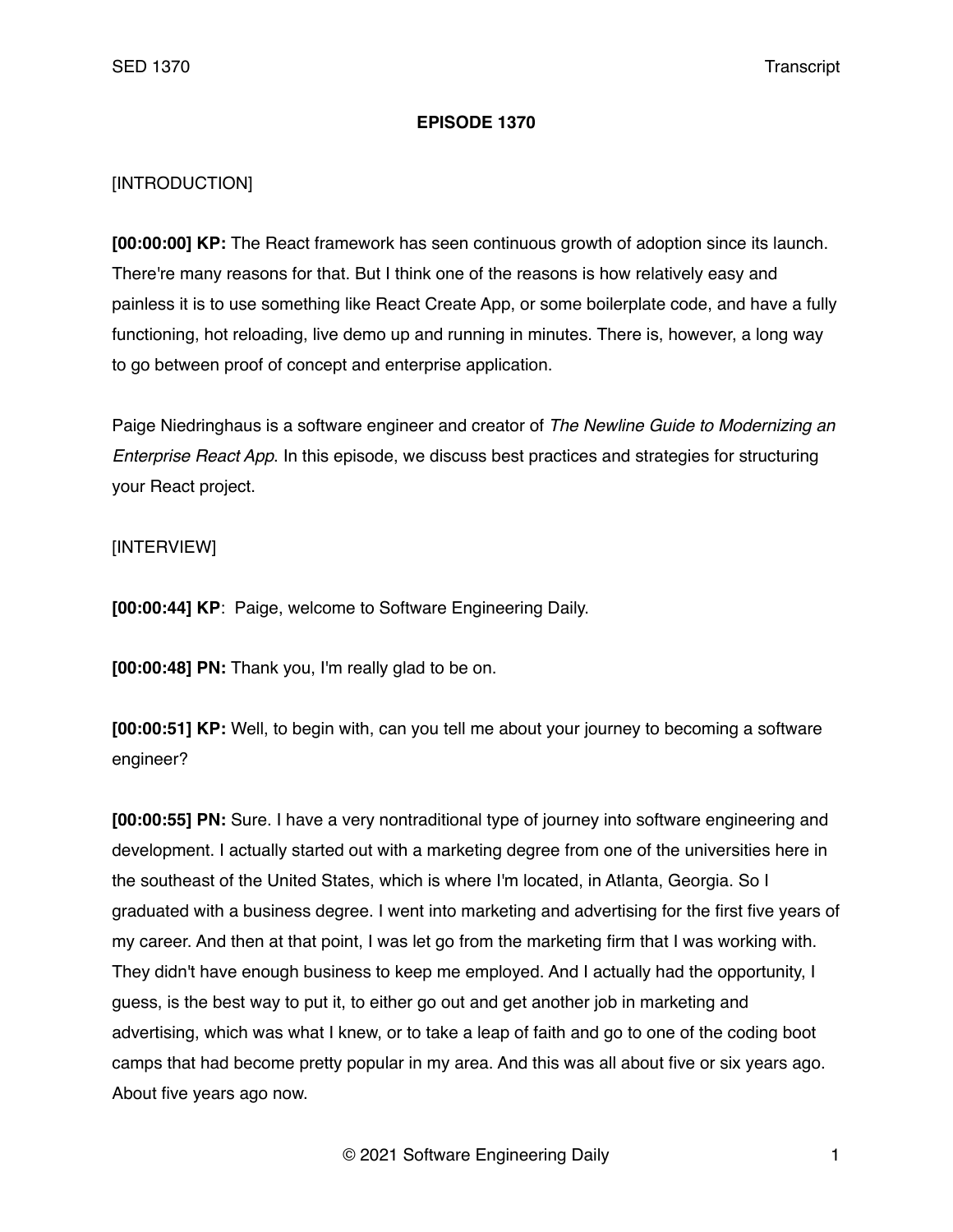So when I had that opportunity, I just decided to go for it. I really didn't have a reason not to. And coding was something that I'd been kind of toying with the idea of getting into. I'd been trying out some of the online platforms like Code Academy and Free Code Camp and things like that. And I just wanted to see if I could hack it. So I went to a four-month full time coding boot camp. And at the very end of the camp, I was lucky enough to land a spot with Home Depot. They hired me on to be a contractor. And I worked with them for six months in a contract position. Then I was hired to be a full time software engineer. And I worked for two more years as a software engineer. I was promoted to a senior software engineer. And I did that for a couple more years. And just recently, about three months ago, I switched to a new company called Blues Wireless, which is an Internet of Things type of startup. And I'm now a staff software engineer. So it's been a really crazy journey. And I can't imagine me five years ago knowing where I'd be today. I really would never have expected this kind of a rise in my career from the beginnings.

**[00:03:11] KP:** Well, getting an introduction at a boot camp, I've heard mixed results, some very, very positive and some not quite as positive. What was great about your boot camp?

**[00:03:21] PN:** Well, I had kind of similar – I'd heard similar things that you had to the boot camps. So the way that I approached it was there were about three that were options in my area in Atlanta, Georgia at the time. So I went and talked to all three of them because I had the time. So I went to their open houses or basically they come and meet us, meet our students, talk to our instructors kind of thing. And really the one that I went with was the smallest and the scrappiest boot camp of the three. It was the earliest in its career progression or its beginnings. And what I really liked about it was a little bit of the scrappiness. There were two founders. There was one instructor. And when I talked to them, the feeling that I got was how much they cared about their students succeeding. That was really the thing that kind of won me over. Because the other ones that I talked to, they definitely had good pedigrees, they had good stats to back themselves up. But it also felt kind of corporate and a little bit too slick for what I was looking for.

So when I met these people and kind of saw how much effort and, I guess, care they were putting into helping their students to succeed and become working software engineers, that was really what kind of sealed the deal for me. Plus, they also offered four weeks more than the

© 2021 Software Engineering Daily 2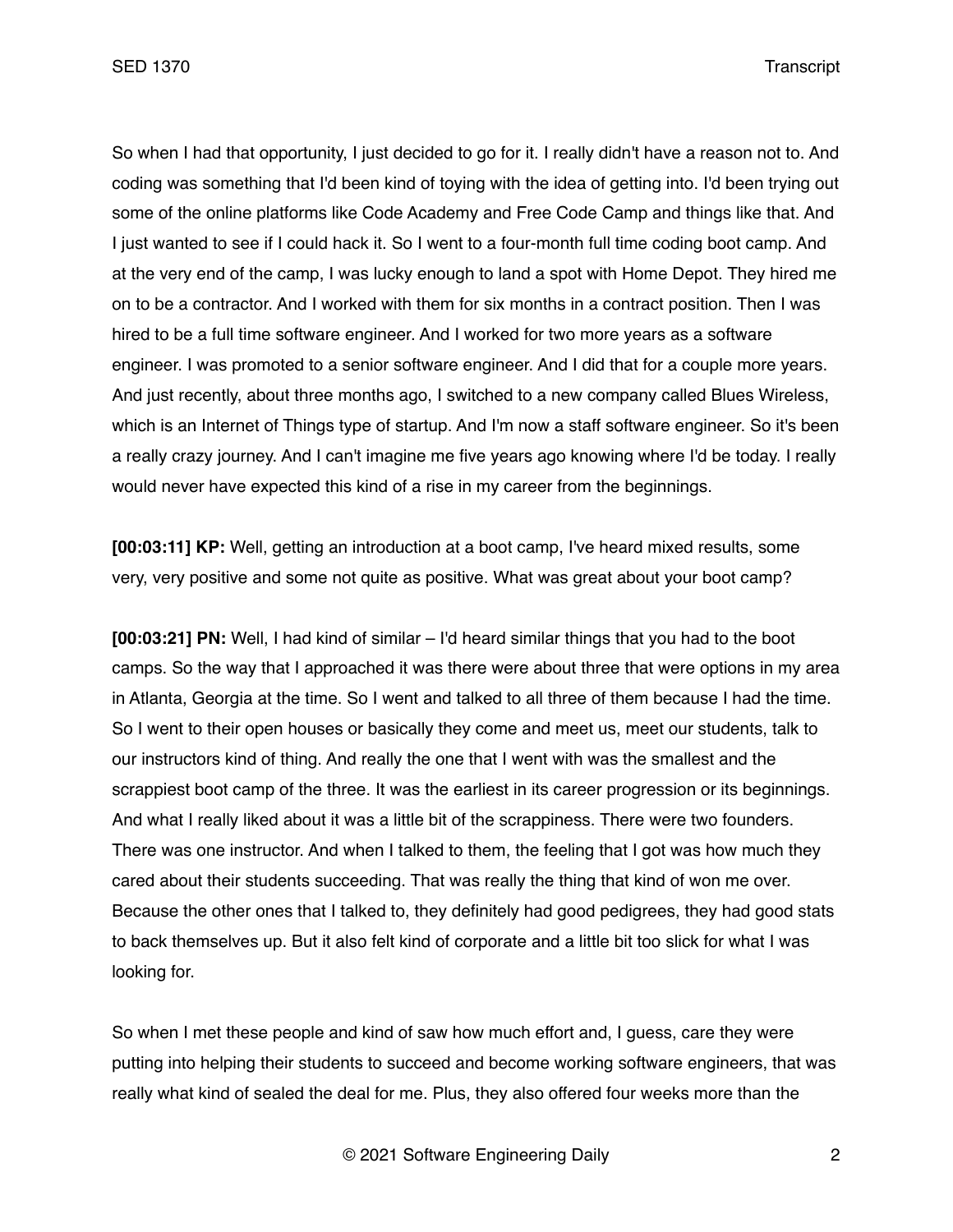other two boot camps were in terms of preparation and actual teaching time. And if there's anything that I've learned since going through boot camp and getting out, the biggest takeaway I think was just how much you don't know by the end of a boot camp and how much more there is to learn. So having that extra time in the class, and time to learn, and time to build projects, and just get more experience to me was a really great selling points. So that's kind of how I approached it. And that's really what won me over was how much effort it seemed like they were putting into making you not only learn the material, but then be successful with what you'd learned.

**[00:05:34] KP:** I know many people are intimidated about getting into software when they don't have a computer science degree. As if that's a prerequisite. What's your take on it?

**[00:05:44] PN:** I can understand that. A lot of the job, things that you'll see online, the job descriptions will say that they want a computer science degree or some kind of a related field, mathematics, or engineering, or things like that. That's fantastic in terms of having a good understanding of some of the underpinnings that go into computer science. But I can tell you that, from experience, I have never used any of that in my day to day activities as a software engineer. I have never traversed a binary tree. I have never written a linked list from scratch. I have never had to do any of the things that Leetcode promotes and computer science degrees talk about. It's great to have that, I guess, base level knowledge. But really, unless you're like – I don't know. I don't know what you'd have to be writing. But unless you're doing something that's really, really close to the hardware or to the metal, you're probably never going to use that. You're going to pick a great framework, like React if you're in JavaScript, or Flask if you're in Python, or who knows what. But you're going to use – Most likely, you're going to use modern web development tools because they're there and that's the whole reason that they were created was to make it easier for us to build websites and build applications. And those tools take care of all that stuff for you. You don't need to worry about the vast majority of the things that you're going to learn, the theory of with a computer science degree. So I would say don't let that deter you if that's the only thing that's trying to keep you from giving it a shot and applying.

**[00:07:32] KP:** What's your framework of choice?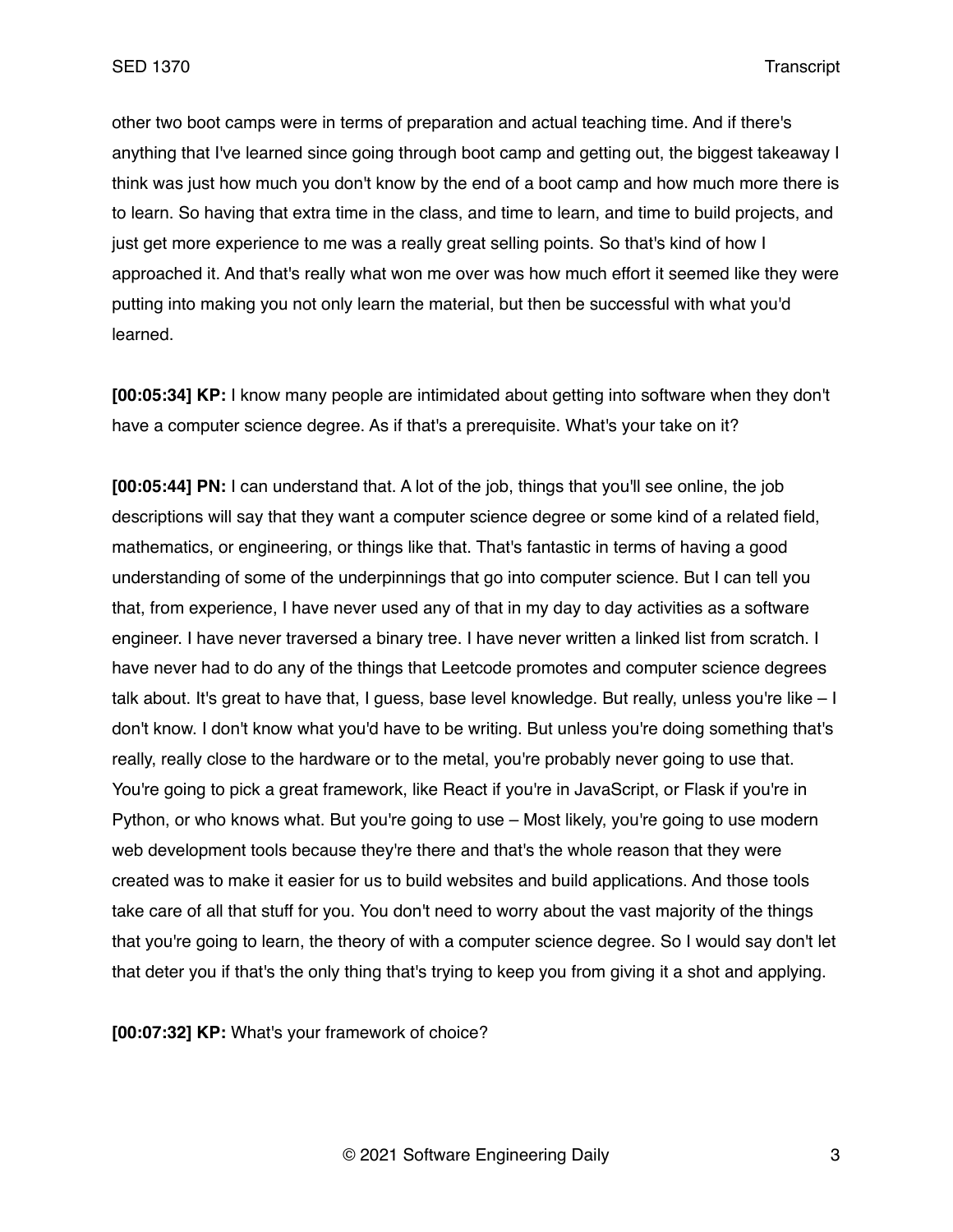**[00:07:35] PN: My** framework of choice currently is React and all flavors of React. So Next.js, which is the server-side rendered React. Gatsby, which is static site rendering. Create React App when you just need to spin up a quick React application that's just frontend only. But those are the ones that I'm most comfortable with and most familiar with and a big fan of at the moment.

**[00:08:00] KP:** So there's an endless number of options even within React, but we can look at other frameworks as well. As you were getting into all this, how did you sort through the myriad of options and settled in on the one that was going to work for you?

**[00:08:13] PN:** Well, it was a little bit of what my team was already using. So when I joined the Home Depot, my team was using Angular, which was actually a stroke of good fortune, because AngularJS was the one framework that I had learned. I should say, the one popular kind of newer framework that I had learned at boot camp. So it was really good fortune that I was able to take some of what I had already learned and apply it to our application.

And then when we had gotten about two years down the road with it, it came time that we needed to just do a complete rewrite. So I was part of the team that was looking at other options. And really, it was an evaluation of what do we have available to us. So React was a good one. That was one of our options. Newer versions of Angular were another one that we could explore. Vue hadn't really come into its own at this point. So it was really those two were the main newer frameworks that we could choose from.

I particularly was kind of a fan of React at that point, because Angular had burned us so badly with the fact that it was not backwards compatible with the newer versions. So the version that we were working on was the very first version. And after that, when Google rewrote Angular with two, and four, and so on and so forth, they did a lot better job making it backwards compatible. But with the version that we were running, there was really no way to kind of port it forward. It was going to be a rewrite from whichever direction we went in.

So when that was the option, I really appreciated the fact that React has worked so hard to make itself backwards compatible with older versions of it even while they keep pushing it forward and keep releasing new features and things to make it easier to write. So when we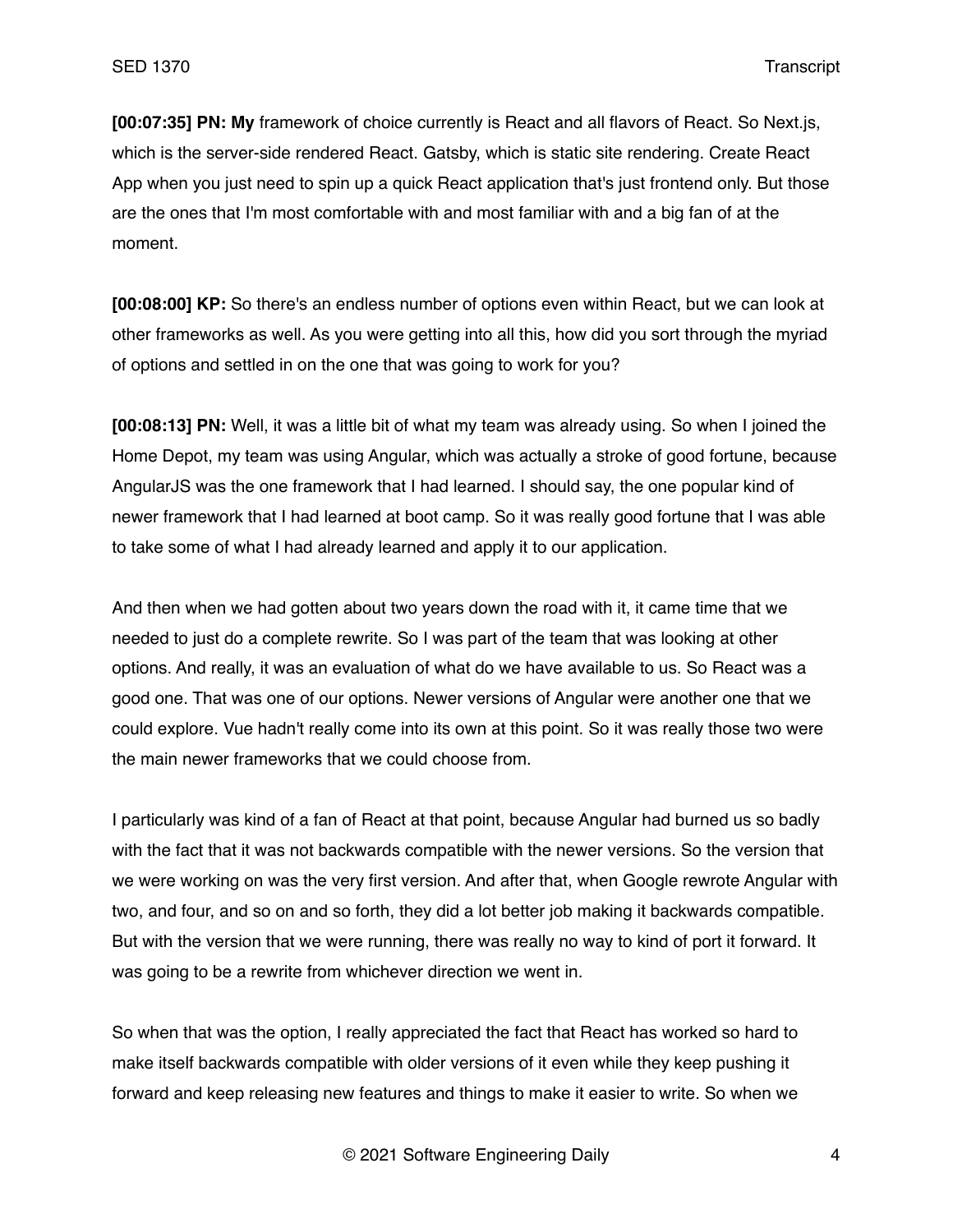looked at the options, and it was those two, I really just kind of wanted to go with React because I had a better feeling about it at least being both forwards compatible and backwards compatible. And I really just enjoyed I think the experience more than having to learn TypeScript, which was also a requirement for newer Angular versions. And I thought it was going to be quicker for our team to get spun up on as well, because none of us were writing TypeScript at that point. So it was kind of what are our team's strengths? What do we know pretty well already? And what is the future roadmap for this application or for this framework look like? And in my mind, all signs pointed towards React. So that's kind of what I went all in on.

**[00:11:03] KP:** Are you able to discuss what the product was you were working on?

**[00:11:07] PN:** Sure, it was an internal product. So you don't go to homedepot.com and get to see what I worked on is the easiest way to describe it. But the product that my team and I supported was for our internal merchants with Home Depot to actually help them manage their assortments of products in our stores. So we had 2000 stores, a million products that could be assorted to them. And our application helped to make that possible and do it in a way that made sense. Because previously, it had been very, very large Excel spreadsheets that were handling most of those types of assortments, which was not the greatest or the most fine-grained control. So we brought it into the 21st century by giving them an actual browser and user interface that they could use to manage those assortments in a way that made more sense for them.

**[00:12:02] KP:** Well, in addition to starting the successful career in software, you've also been writing and doing technology communication about it. Can you speak to what motivated you to take that additional step?

**[00:12:14] PN:** Sure, that was actually one of the best pieces of advice that I got from one of my senior coworkers after I had been with the Home Depot for a while, another one of the developers on my team. And he was encouraging me to show what I had learned and to kind of help give myself some street cred really, for lack of a better word, because I didn't have the computer science degree, like we said. And I didn't really have much of an online technical presence at the time. That just never had really been something that I had had either the time or the motivation to do up until that point.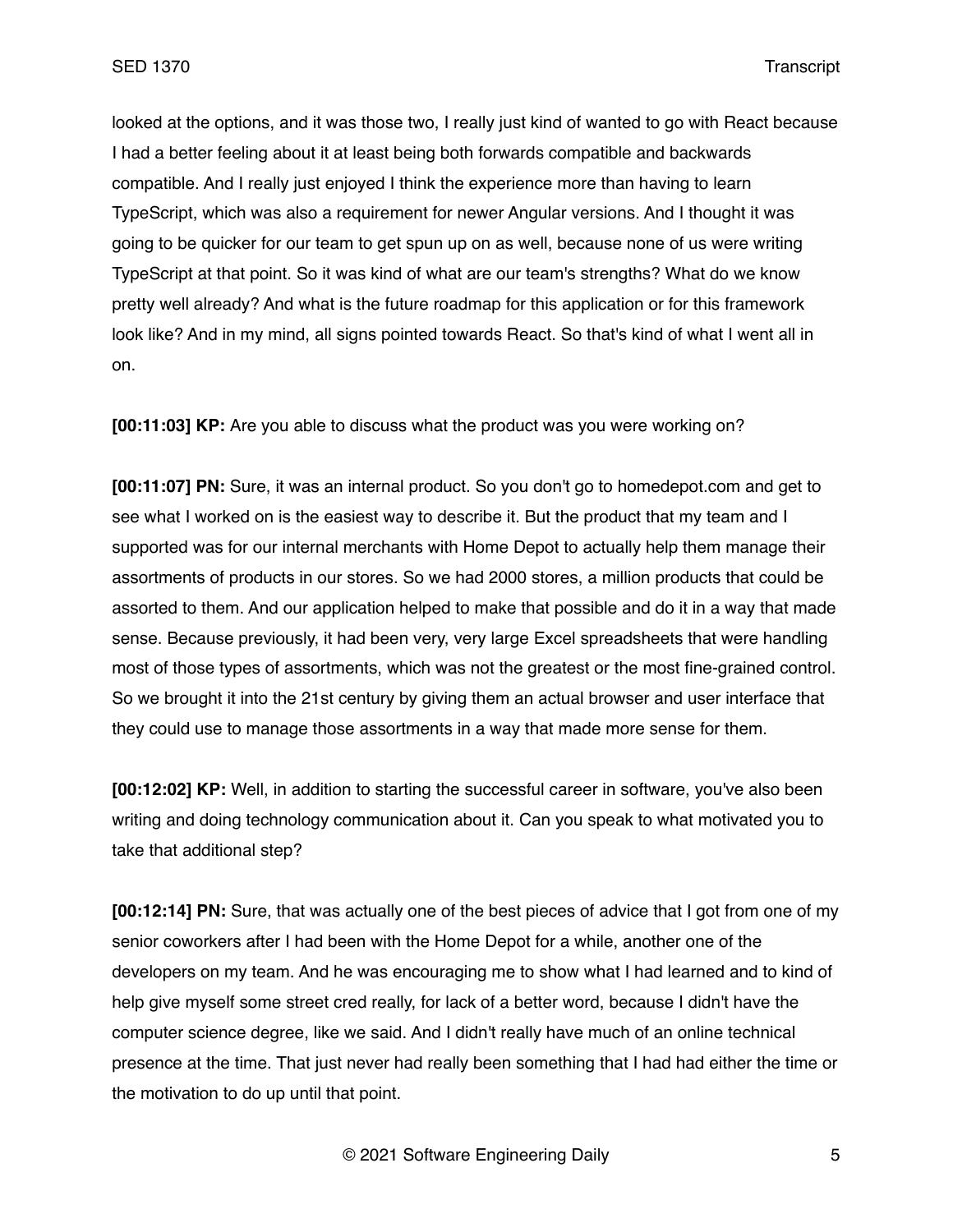But one of the things that he told me was that it would be something for me to point to an artifact, really, to show to potential employers, to team members to other people in the industry that I actually knew what I was talking about, which is definitely an important part when you're either on the job search or even if you're just trying to show that you know what you're doing. So after he had encouraged me to do that, I really took it to heart and I started blogging on Medium, because it was easy. It didn't require me to set up my own website. I didn't have to worry about CMS and things like that. I just could write and share what I knew. And really, it opened up so many opportunities for me, I guess, is the best way to put it. It didn't take off immediately. It probably took about a year of me writing maybe every couple of weeks and just writing a 5 minute or a 10-minute piece on something that I had learned either at work or at side projects. And then some publications started reaching out to me on Medium and asking if I wanted to publish with them. And suddenly more people were following me. And then other companies were reaching out to me asking me if I wanted to write for them, and they would pay me for it. So I was doing some technical authoring that way. Then a couple of my pieces for those other companies were actually picked up by some of the newsletters like Frontend Weekly and React. And I was being invited on podcasts. And it amazing how much happened because I started doing that and because I started doing it consistently.

And actually one of those podcasts that I went on then turned into a full time podcast hosting opportunity. So I do that now. And I'm a weekly host of the React Round Up podcast. And then that snowballed into being invited to another podcast that one of the hosts also ran. I met people that I would not have otherwise come into contact with. And one of those people actually turned into a referral for the job that I'm working at now. So it's really amazing what has happened because of just putting myself out there in a way that I guess a lot of people don't typically do or don't do as much of.

**[00:15:33] KP: L**et's talk a little bit about React Round Up. What kind of discussions do you get into there?

**[00:15:39] PN:** Well, it's a really fun podcast. It's very conversational kind of like this one is. But we usually have a panelist guest, or a panelist list of maybe three to four hosts. And we'll have a guest on who will be an expert in something. And it's typically React related, but not always. But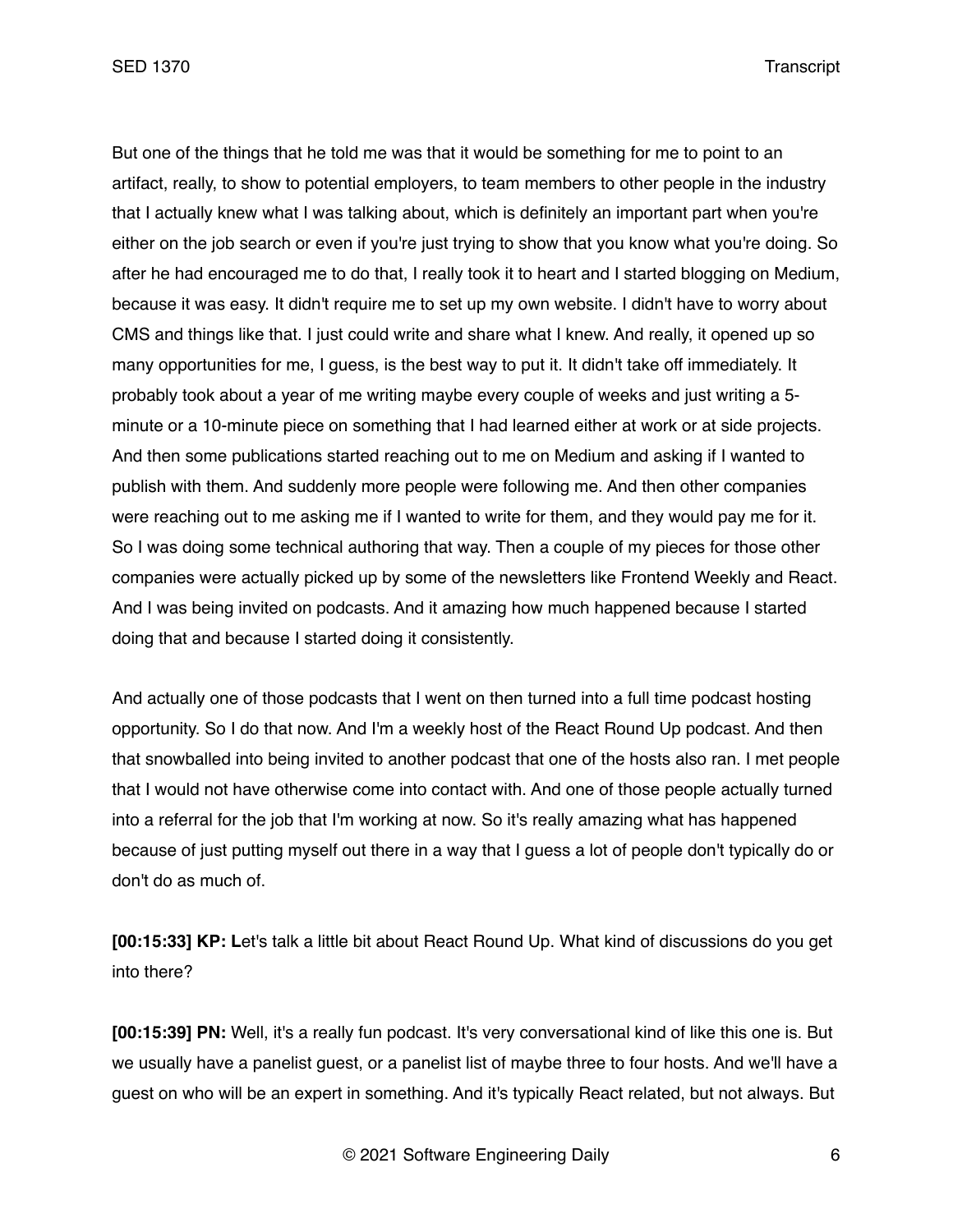they'll come on. Like last week, one of our guests was talking about how he's a storybook maintainer. So he talked about some of the new features that are happening with Storybook JS. Some of the cool things that people might not know that it can do, as well as other things that he's working on either with his company or on a side projects. So it's very interesting to get into the nitty-gritty of some of the tools that people might be using, but might not know all the fun tricks and features of.

And we also tend to have episodes where we'll talk more about kind of the soft skills that are a little bit less touted, but also are incredibly important when you're a developer, things like how to work with a team, or how to approach maybe refactoring an older application, and getting buy-in from your business partners and your user experience designers and the rest of the dev team and things like that. So it's a good mixture of both technical stuff as well as more soft skills and tips to level-up and become a better developer. So it's a really interesting mix of people that we get to talk to on a regular basis, which is really fun.

**[00:17:15] KP:** Sounds great. Well, I'm curious, with all the writing you were doing and sticking to a good schedule, do you ever get writer's block? Or conversely, how do you decide what to write about?

**[00:17:26] PN: W**riter's block is definitely a thing. But one thing that I've found helps me, and it's very, very low tech, is to actually just keep a little note on my phone. And when I would learn something new, either at work or on an on a side project, something that I thought was interesting or kind of challenging to figure out or just a little bit different than what I had seen before, I would just make a note to myself to be able to reference that when I was looking for new material to go back and write about. So writer's block hasn't really been as much of an issue for me, as I know that it can be for some people, because we're solving interesting problems all the time as developers. And even though it may not be something that you would necessarily think was very difficult or it might seem very obvious to you, it's probably something that somebody else will get hung up on. And we'll be searching for something similar. So that's kind of how I started to choose things that I thought would be interesting for other people. They were usually problems that I had solved myself that I hadn't immediately been able to find an answer for. Or sometimes maybe a cool feature that I had built that I was particularly proud of and wanted to kind of show off. So that's usually how I did it.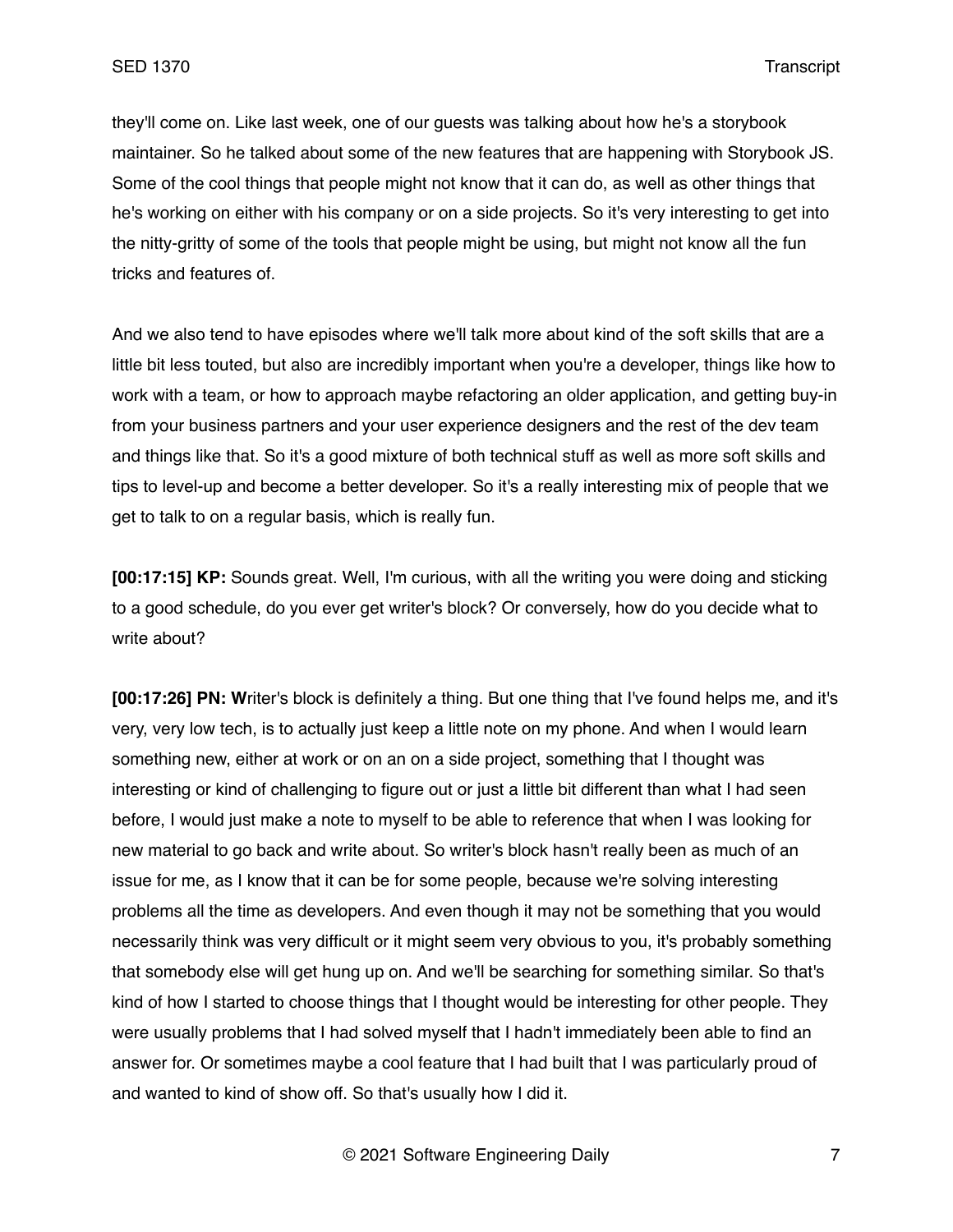And then one thing that I relied upon a little bit was I did get paid for some of the articles that I started writing towards the end of my tenure on Medium. I don't write for it very often right now. But I would actually come up with a list of topics and then send it over to the company that was paying me. And then they would tell me which ones they liked the sound of. And it was just like one or two lines about a particular post that I was thinking of. And they would kind of give me the green light on if they thought that would resonate well with their audience or not. So really, it's just kind of trying to solve or share my solutions to problems that other people are probably going to encounter in their own coding journeys.

**[00:19:36] KP:** Gotcha. Well, can we talk a little bit about the course you're working on? You've recently released *The Newline Guide to Modernizing an Enterprise React App*. Can you give a synopsis?

**[00:19:48] PN:** I would love to. So *The Newline Guide to Modernizing Enterprise React Application* is a labor of love that's been in – I've been building it now for the past eight months at this point. And it has been the greatest undertaking that I have done outside of work. So that's one thing all on its own. But really, it's a look at what it takes to build an enterprise level application. Because especially for large companies like Home Depot, like Coca Cola, like Delta, Facebook, things like that, it's not necessarily just about the code that's running in production. It's also about all of the underlying things that make it possible to be successful. So it's things like tooling and configurations. It's code linting. Its code formatting, refactoring and upgrading on a regular cadence to keep it fresh and up to date with what's happening in the industry. It's testing. It's using external libraries, like design system libraries. There's just so much more to enterprise applications than just what you see in development or in production. And that's really what I was trying to show. Because I haven't been able to find any good examples of how to take an outdated application, like an older version of React, for instance, and kind of bring it up to today's standards and use the latest and greatest that the framework now offers. So that's really what I was trying to create was kind of a guide almost for the things that go into enterprise applications, and then also how to take an existing one, which is a scenario that a lot of developers will encounter in their lives, and bring it up to those standards of today in a consistent and easy to do manner. So I'm really proud of it. And it just came out a couple days ago. So I'm thrilled that it's live and available for anybody who is interested in it.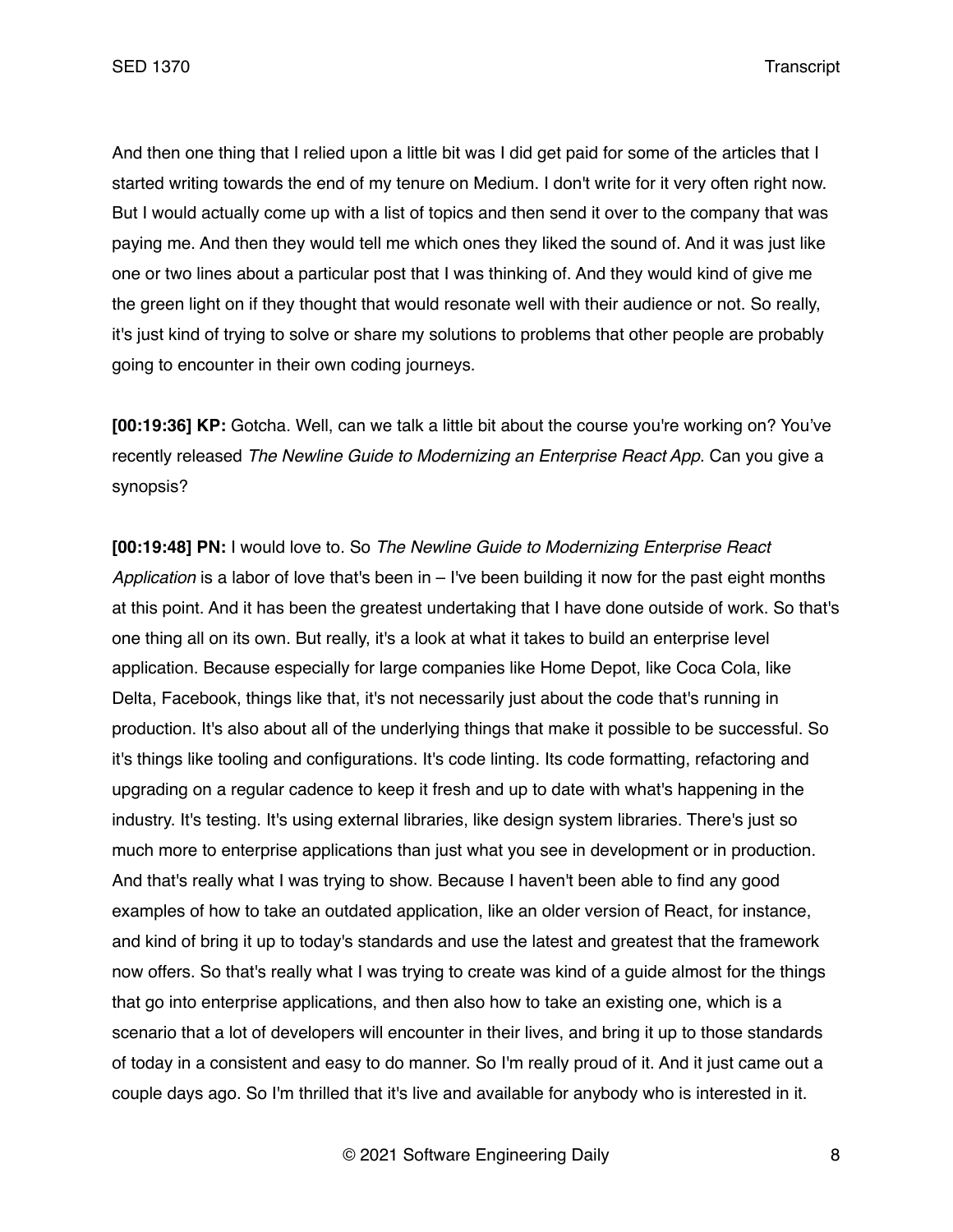And I hope that it helps people and gives them something to reference when they're stuck or when they're trying to figure out how to go about this in an organized manner.

**[00:22:24] KP:** Well, if we think about the persona of the engineer who has just inherited a software application, maybe something that came out of a startup. So not necessarily an enterprise application, but now it's their task to get it there. Would you describe that as technical debt? Or is this just a normal evolution of software?

**[00:22:42] PN:** I think it's a little bit of both. Typically, when you're first building an application, it's really hard to know what the future is going to hold in terms of how long that application will be around or even what the best architecture is for that application. So when you're inheriting that, there's a whole lot of just history behind an application that you'll never probably know why it was built the way it was built. But the idea is that you would be able to come in, see that codebase, and immediately get a feel for what is missing and what could be improved.

So for example, when I joined my startup company here, Blues Wireless, I came in, I looked at our code base, one of which is a React code base. And I was able to immediately identify that we don't have a lot of end-to-end unit tests. And so that's something that I want to improve because I've seen so much value from having those kinds of things. Not only does it increase the – It lessens the chances of us adding bugs to production. But it also gives us more confidence that the code that we're writing is also not necessarily breaking any existing code. So those are the kinds of things that I want you to be able to more quickly at a glance be able to understand about a code base, and then be able to make some suggestions for how to improve that and make it better going forward. That's really the biggest thing I think.

**[00:24:28] KP:** Can you speak to the importance of some of these tools, things like lint that you'd mentioned, where to some developers maybe they feel optional or like a chore to install? Why is it critical for these to be part of an enterprise build?

**[00:24:41] PN:** Well, things like linting have really been coming into their own in JavaScript in the past few years, but they've been around in other languages, especially the compiled ones for years before this. And really it just helps improve the code quality, if nothing else. Because things like Airbnb, which has a fantastic JavaScript and React linting setup, those are just things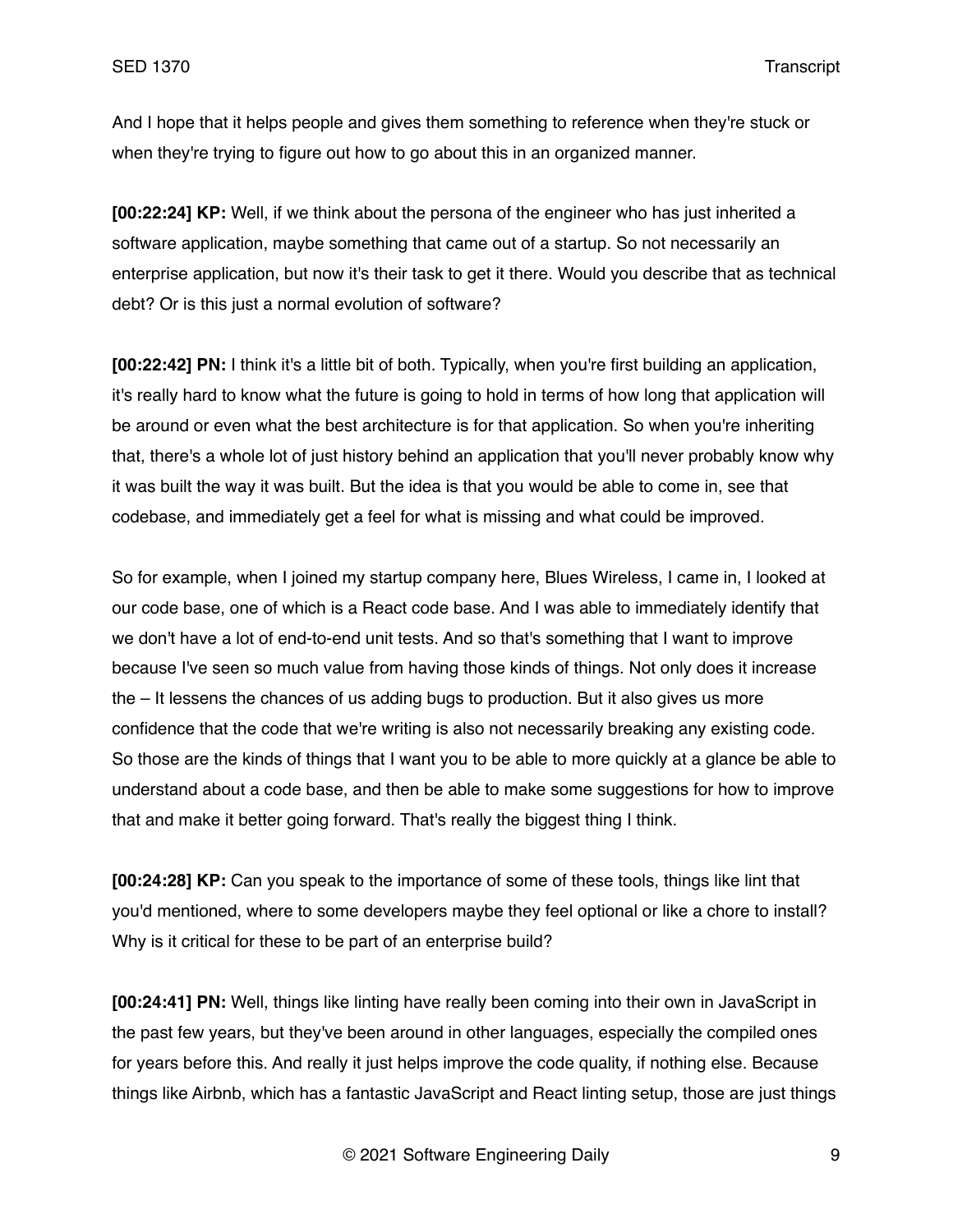that will make your code more resilient, more stable. It will make it less prone to break in production when edge cases are reached or unforeseen errors happen.

So having these things in there doesn't take a whole lot of setup today. There're some really great packages and just a few lines of code and you can have a linter setup and linting your project. You can even set it up so that it will fix some errors itself, which is fantastic. You don't even have to lift a finger. But it just really helps to give you a better feeling about your project. And for me, honestly, linting has made me a better developer. Like I see some of the same issues coming up in my code again and again, the fact that I'm able to look at what the linting error is and then see the suggested recommendations for how to fix it helps me to know for the next time that this is probably the way that I should be writing the code instead. That will make the linter happy and make my code higher quality. So really, to me it's about a trade off of it might take a little bit more time in the beginning. And it might feel not very fun to see how angry the linter gets about particular code scenarios. But in the end, it'll make your quality better, which is really what we all want is good applications that are not going to crash or do strange things when users hit errors and scenarios that we haven't thought of. So it does take a little bit of extra work. But I think that the tradeoff is well worth it in the end.

**[00:26:51] KP:** Well, I'm familiar with some backend projects that pride themselves on having this very high percentage of test code coverage and really kind of weaponizing the whole source code with unit tests over everything. I see that is less common in React maybe because it's so easy to get things right and to have hot reloading and just kind of fix things as you go. Can you speak to the importance of testing?

**[00:27:18] PN:** Oh, testing is huge. To me, testing is one of the things that we probably don't spend enough time talking about. But it really is one of the things that has become almost in my mind a nonnegotiable, especially when you're talking about mission critical applications, like the ones that we're now building on mass. So testing, I can't over stress how important it is. It is the way to, like I said, not only feel confident that the code that you've written is working in the expected ways and also handling errors in the expected ways. But it's a way to feel more confident that what you have written is also not breaking another part of the application. My unit tests have saved me many times from accidentally adding bugs into our code, because while I was fixing one thing or adding a new feature, something else was breaking that was also relying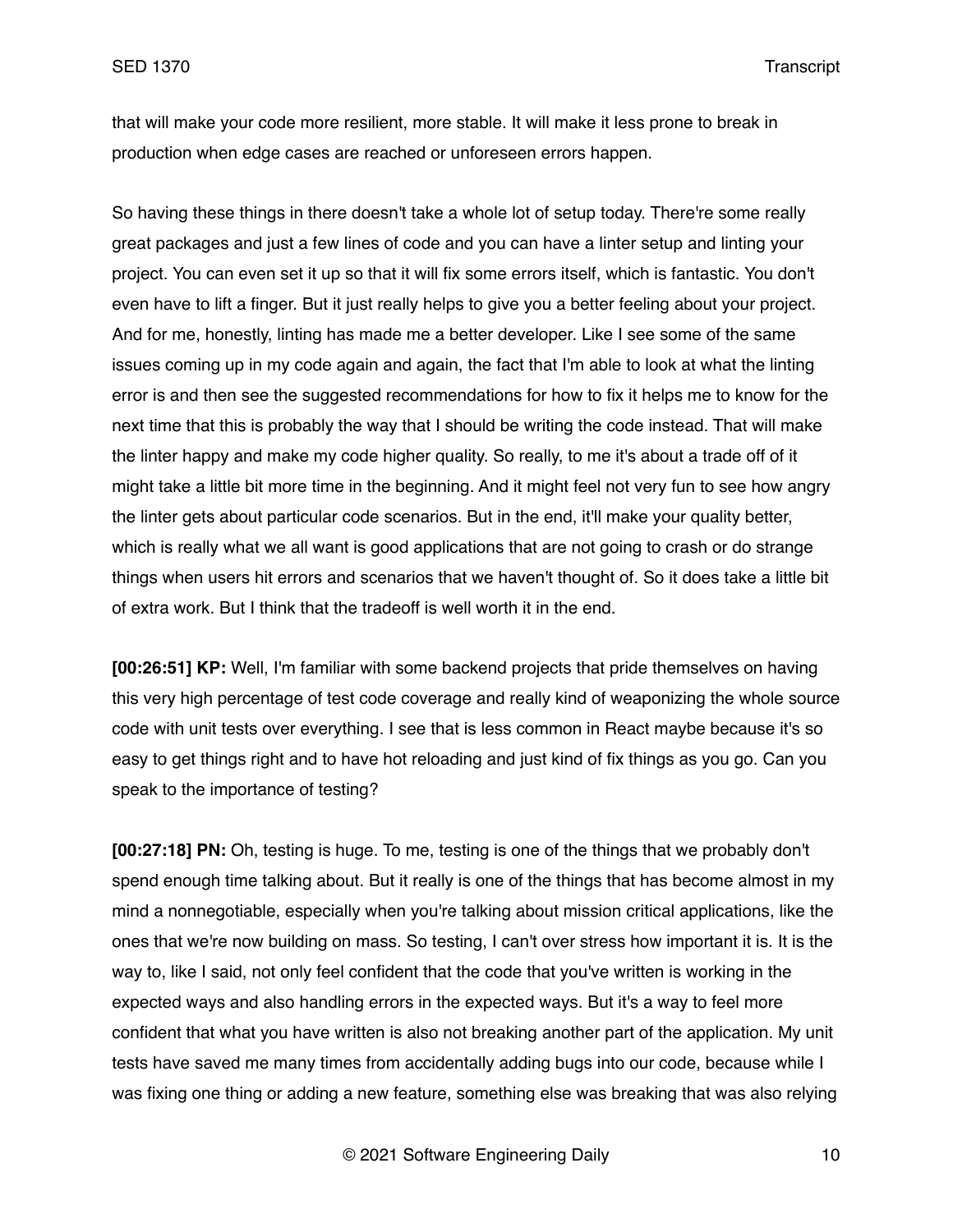on a particular function, or a component, or a piece of code. So it's just a way to communicate not only to yourself and your team how strong your application is, and how stable it is, but also to convey that to the outside world.

Now when we're on GitHub looking for new repos or when we're downloading new libraries from NPM, I do check if they have tests to see just how much code is covered in those tests and if this library is really a solid player that I can depend on. And that used to never be something that entered people's minds or that people even cared about. But today, it's just a thing. And although your team might not practice TDD, which is test-driven development, being able to say as a developer that you know how to use testing library, Jest, Cypress or Selenium, is a big deal. Because like I said, it's not really a nice to have anymore. It's almost a necessity or a requirement of applications to be able to prove that they work the way that you expect them to work or the way that product managers dictate that they work.

**[00:29:41] KP:** There's testing that goes on in a lot of levels. Like you'd mentioned Selenium, I think of that is this – I don't know. I don't think its higher level, but somehow higher level than a unit test to me in some way. Do you have any thoughts on where I should spend my time for testing like that? Should it be, I don't know, evenly distributed, or 50%, 25-25 kind of thing? Where do you focus on testing?

**[00:30:03] PN:** Well, if you are familiar with the testing pyramid that came out about six or seven years ago from Google, their pyramid went like this. The smallest number of tests should be the end-to-end tests, which are things like Selenium or Cypress would be running. And those are the full user flow, where a user goes from logging into an application, to doing a bunch of different things, to making changes, saving it, and then exiting the application again. Those should be the smallest amount of tests because they can do the most in one flow. And they usually also take the longest to run, because there has to be some sort of a headless browser to actually interact with the DOM in the same way that a user would.

Followed by that, in the testing library, it would be integration tests, which are kind of testing the functions of multiple pieces of an application. So let's say you have a checkout flow. You would test a couple of different components to maybe say, "When I add this item to my cart, then it does appear in my cart, and it has a price, and it has a description, and it has a name." So those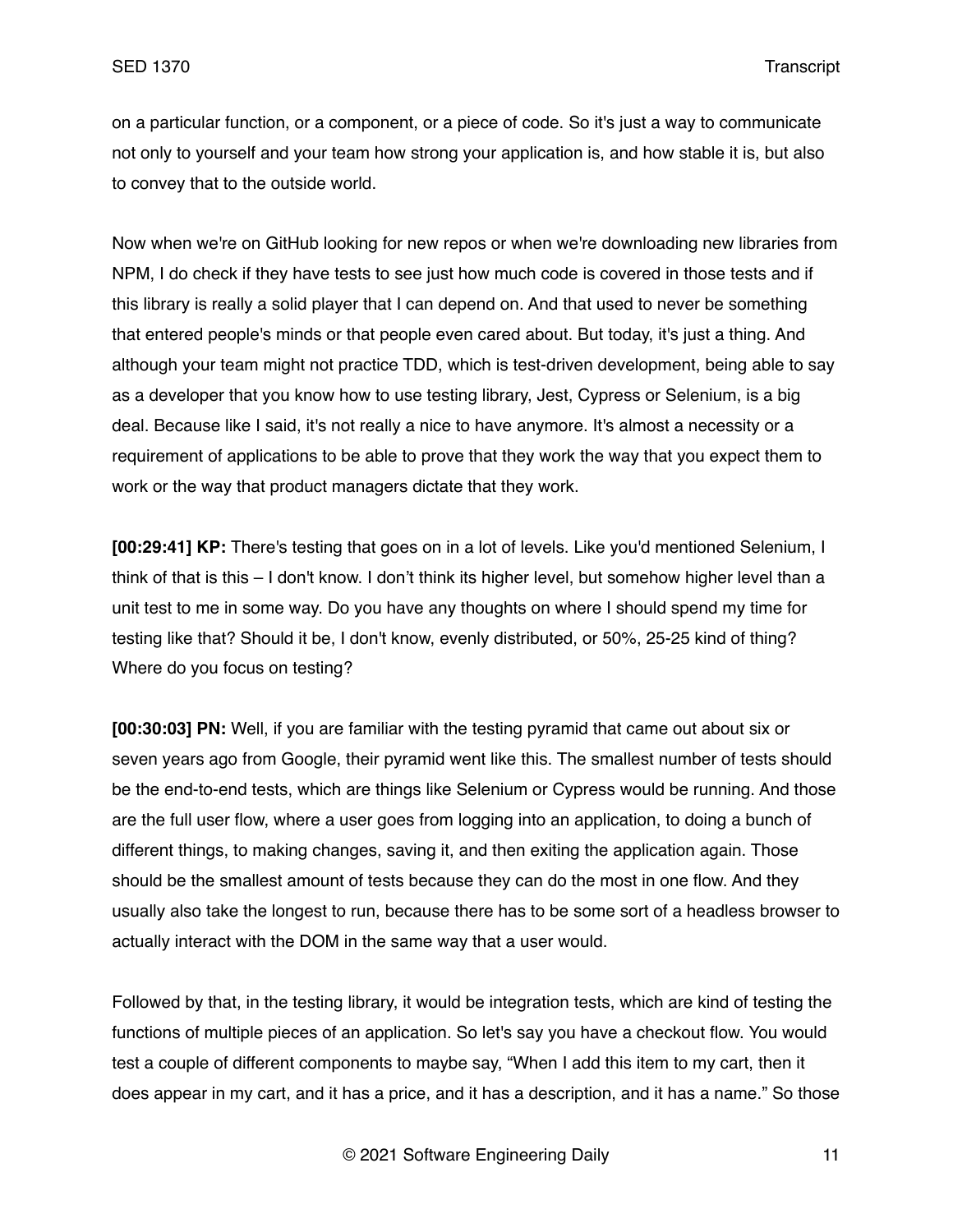are the kind of integration tests that you would write more of. And then the lowest level of the testing pyramid is the largest, and that is unit tests. So that's taking individual components and testing that those individual pieces do what they're expected to do. So if you click this button, this function fires. If you put this data in, it renders in this table, things like that. That was kind of the prescribed way to do it. And it has been for, I don't know, the past three or four years.

But when React Testing Library, and Testing Library in general, came on the scene with Kent C. Dodds in about 2018, it really kind of took a new look at the whole testing pyramid and made it into more of what Kant termed a testing trophy. So it still had end-to-end tests at the top, the smallest amount of tests that you would write. But it took a much larger look at integration tests, because the way that Kent described it was users don't really care that a particular function is firing, or some data is being sent to the backend, or that these individual pieces are working as expected if they don't work together, which makes a lot of sense to me. It just makes more sense. You don't, as a user, care what's happening on the back end, so long as when I put an item in my shopping cart, that that item will eventually check out and will show up at my doorstep.

So what React Testing Library and the testing trophy kind of proposed was a lot more focus on integration tests and making sure that those different components worked together in the way that they were supposed to. And then sure, you can have some unit tests, but not as much. And then it also recommended static tests, which were things like using prop types, and making sure that the particulars of something being passed into a function where the expected inputs and outputs and things like that. So there was also this kind of additional focus on just making sure with things like TypeScript or prop types, things like that, to just kind of help ensure that what you were using was what the system was expecting to have put into it. So it's really now a lot more about pieces working together to form the whole, I think, and less about is this individual piece calling exactly what I think or doing exactly what I think it's doing? Which, to me, makes a lot more sense, and I've definitely seen the benefits of it myself.

**[00:34:04] KP:** Well, for a listener interested in *The Newline Guide to Modernizing an Enterprise React App*, what sort of prerequisites or background should they bring to the table before starting?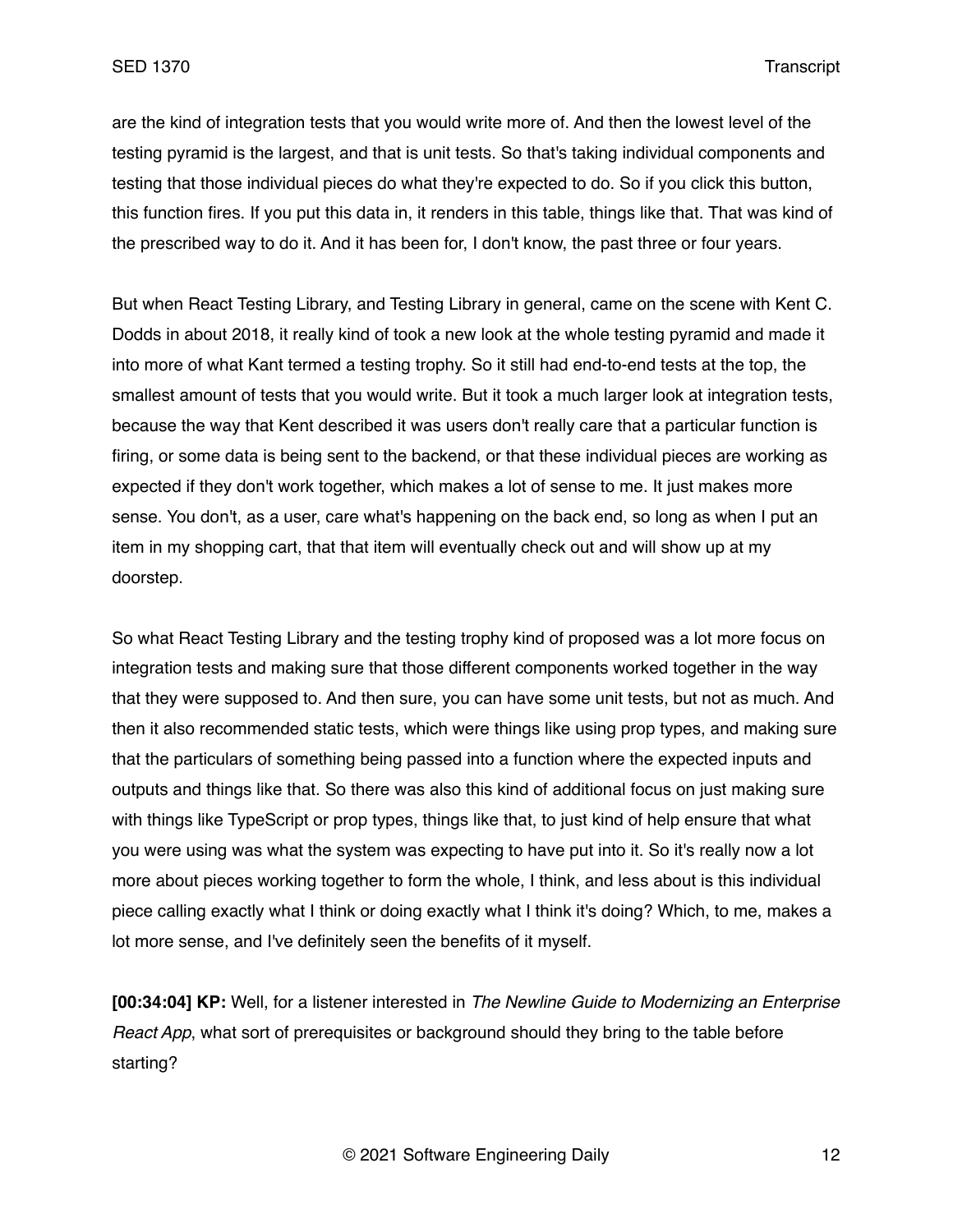**[00:34:14] PN:** Well, I would recommend that you have at least an intermediate understanding of JavaScript. This is definitely not going to be React for beginners or even I have a little bit of experience with React. This is for people who have been working with it, but they may not have been working with the latest version. So maybe they know about class-based components, but really haven't had a chance to try out hooks yet. Or people who have been building applications but just haven't seen all of the different things that go into a large enterprise app versus maybe a smaller app that you're doing as a side project, or just on your own, or for a small company. So really, anybody who has some familiar already with React and with some of the testing libraries that we've talked a little bit about today, as long as you kind of have that as a basic understanding, I think that you could get a lot out of this not only to improve your knowledge of some of the newer features of React, but also just to get a better understanding of all the extra stuff that kind of goes around an enterprise application to really make it that level of stability and continued functionality, I guess, is the best way to put it.

**[00:35:34] KP:** Well, if I have the timeline, right, I suspect you begin learning React before hooks were around and then had to learn all about them and maybe migrate. To earlier point, React's been pretty good about backwards compatibility. But that's also kind of a big mind shift. Can you speak to the experience of – I don't know if you expected that, as you got into software, this idea that everything could change all at once or how it's been to keep up with stuff.

**[00:35:58] PN:** It's definitely been an interesting journey. And it's something that I am sometimes more motivated to learn more about than other times. There's a little bit of burnout that happens from time to time. But yes, I did start learning React when classes were the main way to do everything and then had the opportunity and a team that was forward-focused enough that we made the decision as we were building new functionality and new features that we would start using hooks. So I had the opportunity to kind of keep the classes where we already had them and then also build hooks in and get a feel for how those worked and get better at them as I went. Definitely, it took a little bit of getting used to, I will say that. It was very weird going from some of the component-based lifecycle methods to suddenly having multiple use effects that we're all dependent on different things and fire at different times and learning the rules of hooks, like you have to have them all at the high-level so that they'll all fire and then trying to wrap my head around custom hooks, which are still a little bit of a mystery at times when you're writing applications.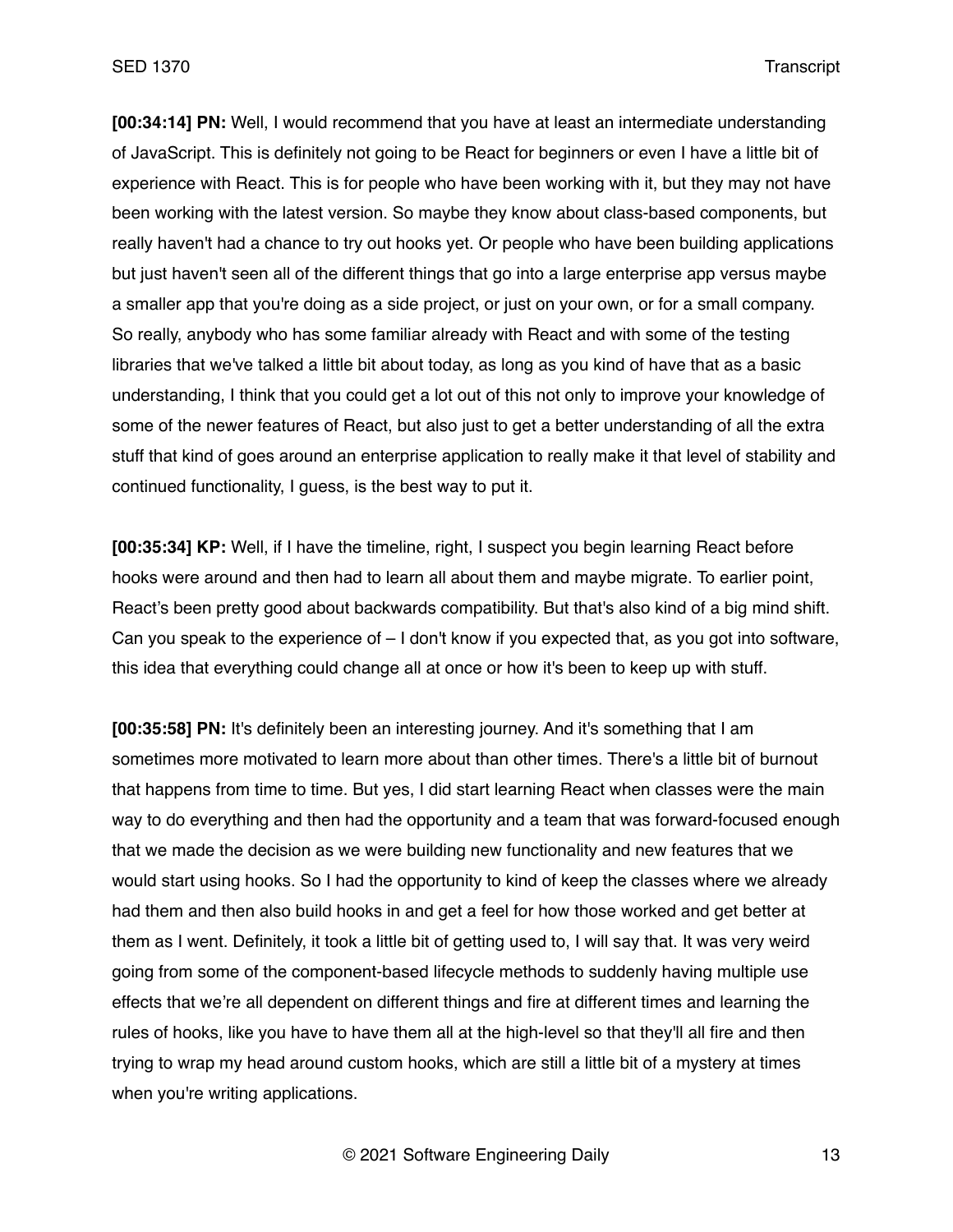But it was exciting at the same time when you finally figure out how to use those new features and you get it right, and you see either how much less code it takes to be able to write something or how much more modularized you can make the code by doing it in a particular fashion. Like, hooks and functional components really, I think, brought React to where it's supposed to be, which is functions first and no reliance really on classes. Unless you have classes already, it won't break because of those. But it's really cool to see how much less code needs to be there to write functional-based applications and state now. But it's definitely a thing that just takes time and experience, I would say is the best way to go about it.

And so I've had the best luck personally with building applications along with tutorials online. That's really how I learned is by writing some code, following somebody who knows what they're doing. And then once the lesson is over, breaking the code and trying to do something that they either didn't show or kind of go in a different direction and see how far I can get before I get stuck and need to kind of go back to the prescribed path. But those are really, I think, the best ways and how a lot of developers probably learned is by building and breaking and trying again and Googling errors and throwing some StackOverflow code in there and seeing what works. So that's really my thing is to just kind of try and keep abreast of what's happening in the industry, whether that's through podcasts like this one, or newsletters, or just following particular people on Twitter who you know are thought leaders in your particular area of interest. And just trying it out, and seeing what you like, and seeing what works, and what doesn't, and put putting the code on the page. That's the biggest thing.

**[00:39:32] KP:** Well, good advice all around. Paige, where can people keep up with you online?

**[00:39:38] PN:** Probably the place where I'm most active is on Twitter. So we'll put a link in the show notes for that. But you can find me @pniedri, and I wish I could change that, but Twitter is forever. And so I can't change my username now. But it's a combination of Paige Niedringhaus. So there's only one of me. If you look for my name online, you'll be able to find me in all sorts of different forms.

**[00:40:07] KP:** Well, sounds good. Paige, thank you so much for taking the time to come on Software Engineering Daily.